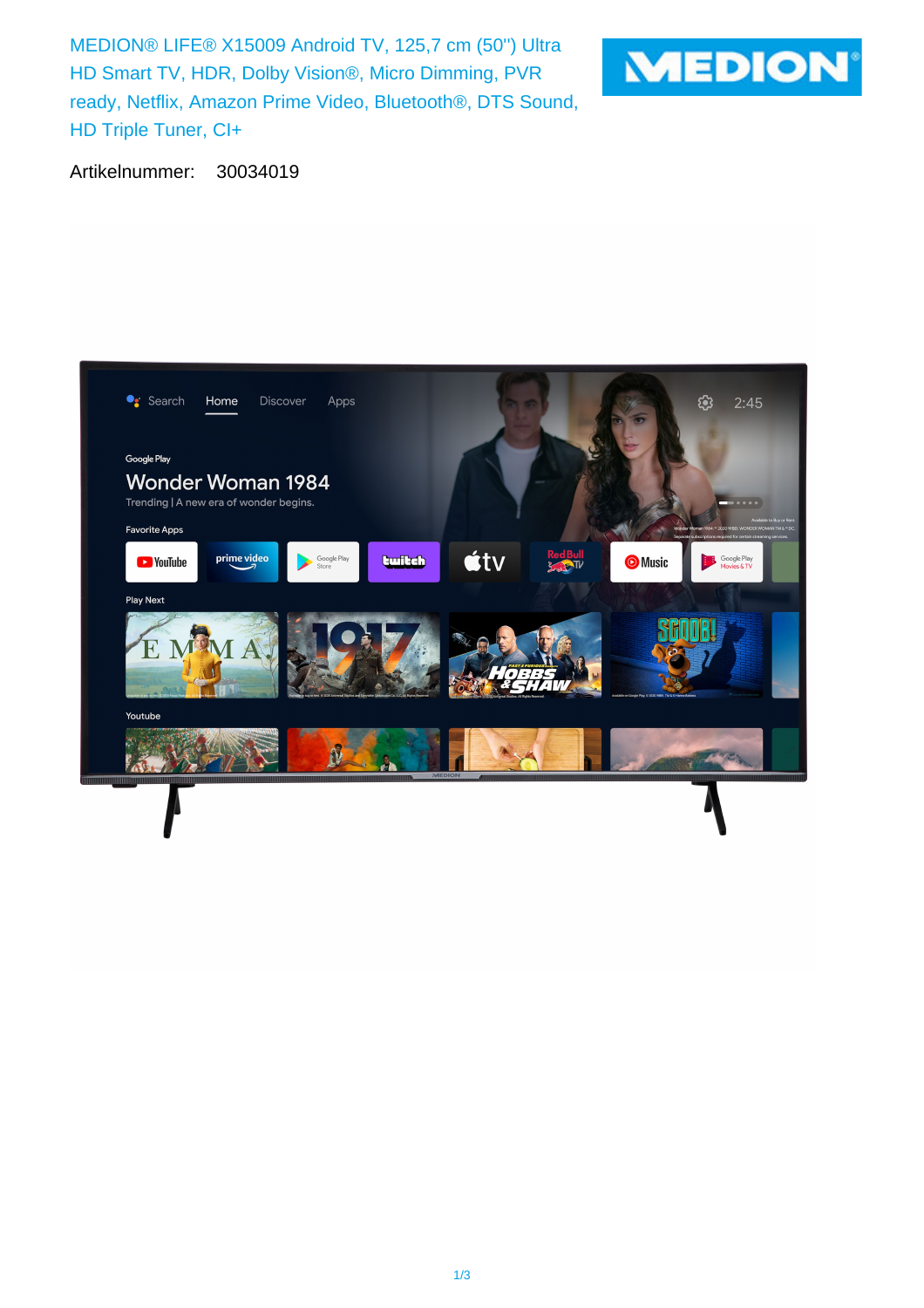MEDION® LIFE® X15009 Android TV, 125,7 cm (50'') Ultra HD Smart TV, HDR, Dolby Vision®, Micro Dimming, PVR ready, Netflix, Amazon Prime Video, Bluetooth®, DTS Sound, HD Triple Tuner, CI+



## Artikelnummer: 30034019

Hoofdeigenschappen Scherm

- Beelddiagonaal : 125,7 cm (49,5 inch)
- Max. resolutie : 3840x2160
- Helderheid: 350cd/m<sup>2</sup>
- Contrastverhouding : 5000:1
- Aspectratio : 16:9
- Schermtype : LED LCD
- Refresh rate : 60Hz
- Functies &Design
- Smart TV : Ja
- Besturingssysteem : Android
- Smart TV-functies : Thuisnetwerk streaming; Internetbrowsen; Internetradio; Internet-streaminginterface; Internet TV/video; Downloadbare apps
- Functies : Amazon Prime Video; Bluetooth; 4K; EPG; HbbTV; HDR10; Afstandsbediening inbegrepen; Geïntegreerde mediaspeler; Geïntegreerde Wifi; Koptelefoon aansluiting; Media portal; Meertalig menu; Netflix; YouTube; Wifi-geschikt; PVR ready; High Dynamic Range (HDR)
- Aantal speakers : 2
- Modeljaar : 2022
- Geïntegreerde digitale ontvanger : CI+; DVB-C; DVB-S2; DVB-T2
- Accu/Batterijtype : Alkaline
- Levering Smart-TV (MD33031)
	- Standfüße inkl. Schrauben
	- Fernbedienung inkl. Batterien
	- Bedienungsanleitung
	- Garantie-Booklet

- Verbindingen  **Audio-/Video-ingangen : AV In; VGA D-Sub**; Tv-antenne; HDMI
	- Aantal HDMI Aansluitingen : 4
	- Aantal USB Aansluitingen : 2
	- Media-aansluitingen : Bluetooth; HDMI; USB; WiFi
	- Vesa-formaat : 200 mm x 200 mm